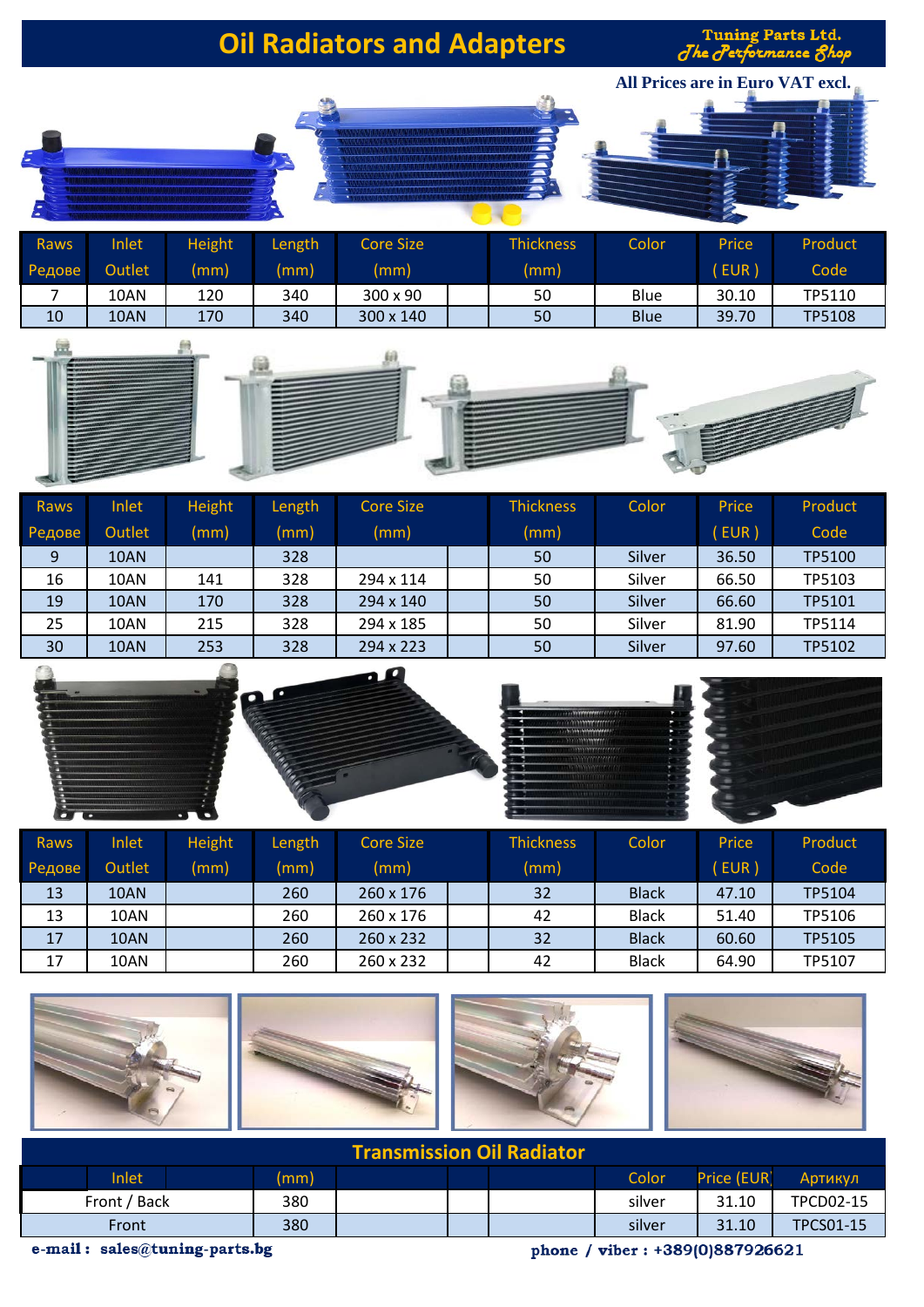



Tuning Parts Ltd.  $d^h$ **All Prices are in Euro VAT excl.**



**Universal Sensor Oil Adapter**

Material : Aluminium Product Code: **9070F** Fittings: M22\*1.5, M20\*1.5 , M18\*1.5 , 3/4-16 UNF **Price (EUR ): 18.80**

Sensor Thread: 1/8 NPT



**Universal Sensor and Radiator Oil Adapter**

Inlet / Outlet : AN10 (AN08 option) **Product Code: 9070A** Fittings: M22\*1.5, M20\*1.5 , M18\*1.5 , 3/4-16 UNF **Price (EUR ): 28.70** Sensor Thread Size: 1/8 NPT Material : Aluminium







**Oil Adapter Nissan SR20DET**

Oil Radiator Adapter **Product Code:** Material: CNC Anodised Aluminium 6062 **Price (EUR ): 48.80**



**Porsche Oil Filter Adapter** 

Porsche 911 1998-08 Product Code: Porsche Boxster 1997-08 **Price (EUR ): 106.70**

Porsche Cayman 2006-08

Engine type: MY97-08 Boxster/Cayman/911

Material : Aluminium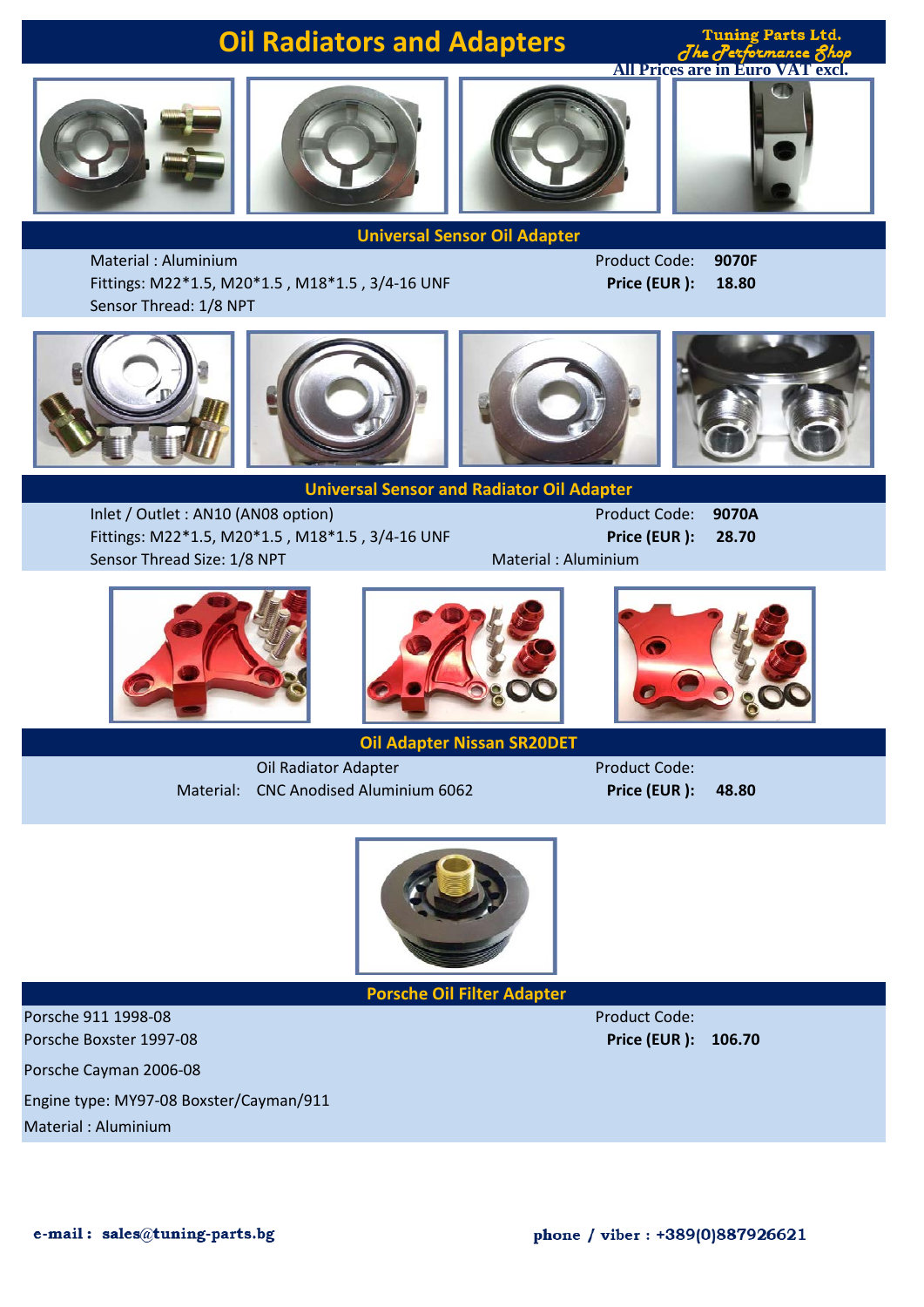**Tuning Parts Ltd.**  $J$ he  $J$ e **All Prices are in Euro VAT excl.**





**Oil Radiator Adapter with Thermostat 78°C**

Inlet / Outlet : AN10 Product Code: Material : Aluminium **Price (EUR ): 34.60** Fittings: M22\*1.5, M20\*1.5 , M18\*1.5 , 3/4-16 UNF Working Temp: 78°C ( start at 74°C )





**Inline Oil Adapter with Thermostat 71°C**



Inlet / Outlet : 4 x AN10 Product Code: Material : Aluminium 6061 CNC **Price (EUR ): 40.70** Working Temp: 71°C



**Oil Radiator Adapter with Thermostat 73°C**

Sensor Thread Size: 1/8 NPT Product Code: Base Size (mm): 70 х 80 **Price (EUR ): 42.40** Inlet / Outlet : AN10

Working Temp: 73°C Fittings M20\*1.5, 3/4-16 UNF





**Oil Radiator Adapter with Thermostat 85°C**

Inlet / Outlet : AN10 Product Code: Fittings: M20\*1.5 , 3/4-16 UNF **Price (EUR ): 43.50** Material : Aluminium 6061 Working Temp: 85°C